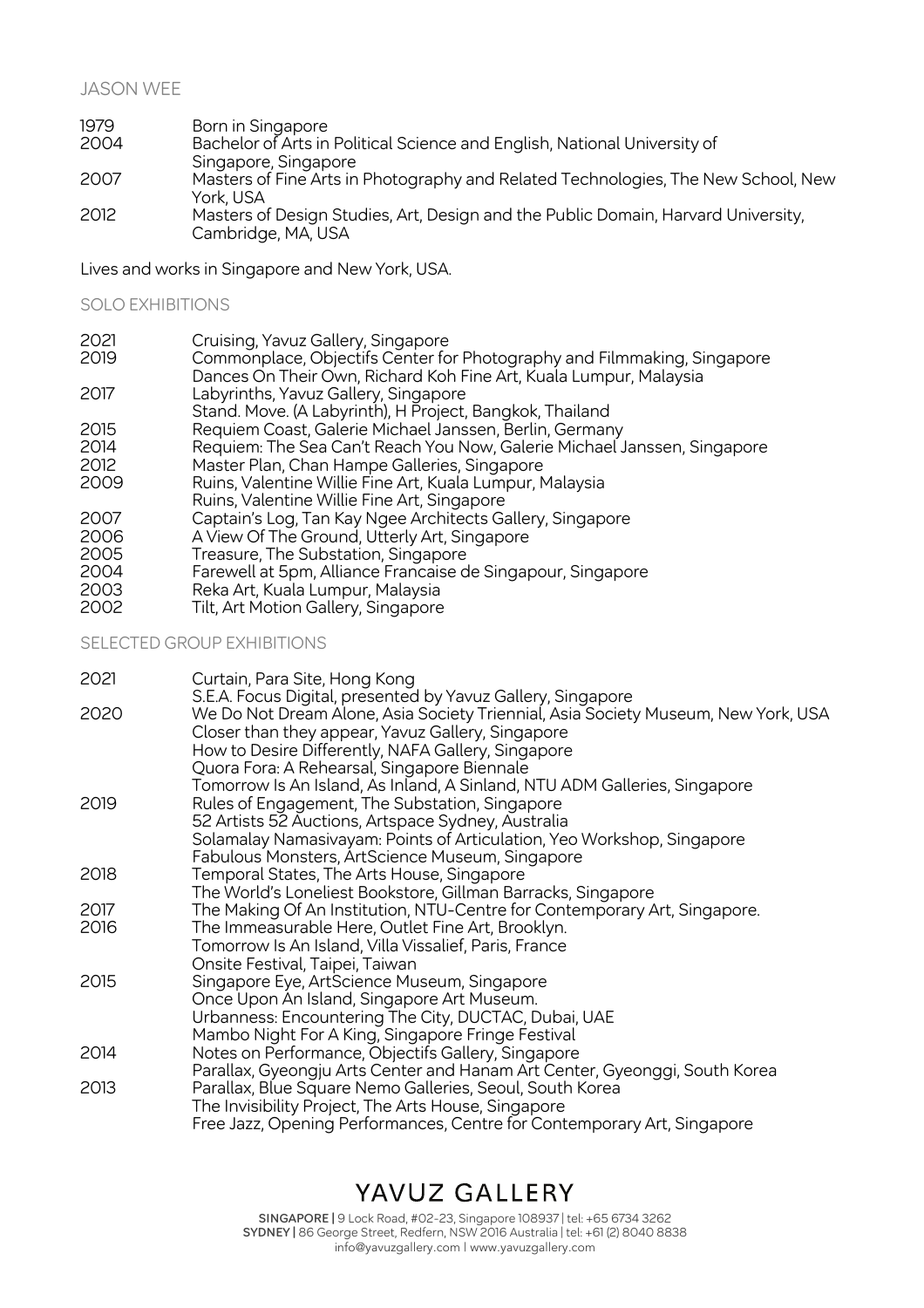|      | Plaza North Art Centre, Saitama City, Japan                                        |
|------|------------------------------------------------------------------------------------|
|      | Anthropos, Sundaram Tagore Gallery, Singapore                                      |
|      | Anthropos, Numthong Gallery, Bangkok, Thailand                                     |
|      | New Black City (Commissioned Project), Art Stage Singapore, Singapore              |
| 2012 | 18@8, Weiling Gallery, Kuala Lumpur, Malaysia                                      |
|      | 18@8, ION Gallery, Singapore                                                       |
|      | Project Glocal in 'DiverseCity', 8Q Singapore Art Museum, Singapore                |
|      | Project Glocal, Vargas Museum, University of Philippines, Quezon City, Philippines |
|      | Portraiture Now, Objectifs Gallery, Singapore                                      |
|      |                                                                                    |
|      | New Strange Faces, Valentine Willie Fine Art, Singapore                            |
|      | A Place of Our Own, Objectifs Gallery, Singapore                                   |
| 2011 | Imagine Malaysia, Valentine Willie Fine Art, Singapore                             |
|      | Unshakeable, Light Editions Gallery, Singapore                                     |
| 2010 | Future Perfect, SHContemporary, Shanghai, China                                    |
|      | Electric Dreams, Give Art, Singapore                                               |
|      | After LKY, Valentine Willie Fine Art, Singapore                                    |
|      | MM I Love You, Objectifs Center for Photography and Filmmaking, Singapore          |
|      | The Future of Exhibitions, Institute of Contemporary Arts, Singapore               |
|      | Incessantly Creative, Light Editions Gallery, Singapore                            |
|      | Faith & Reason, Manila Contemporary, Manila, Philippines                           |
|      | ICON de Martell Cordon Bleu Photography Prize, Raffles City, Singapore             |
|      | No Conical Hats: Southeast Asian works on paper, Give Art, Singapore               |
|      | A Thousand Times Yes, Manila Contemporary, Manila, Philippines                     |
| 2009 | Oh! Open House, Wilkie Edge and Niven Road Conservation Area, Singapore            |
|      | Nature Borne, Singapore Botanic Gardens, Singapore                                 |
|      | Art Buffet, Singapore Art Exhibition, Singapore Art Museum, Singapore              |
|      | The Air-Conditioned Recession: Singapore Survey 2009, Valentine Willie Fine Art,   |
|      | Singapore                                                                          |
|      | Moved, Mutated and Disturbed Identities, Casino Luxembourg, Luxembourg             |
|      | Paradise is Elsewhere, Institut fur Auslandsbeziehungen (ifa), Berlin, Germany     |
|      | Open Studios, Tokyo Wonder Site, Tokyo, Japan                                      |
|      | Cartographical Lure, Valentine Willie Fine Art, Kuala Lumpur, Malaysia             |
|      | Paradise is Elsewhere, Institut fur Auslandsbeziehungen (ifa), Stuttgart, Germany  |
|      |                                                                                    |
| 2008 | Vague Terrains, Flag Art Foundation, New York, NY, USA                             |
|      | Constructed Landscapes, NUS Museum, Singapore                                      |
|      | LIGHTO8, Artereal Gallery, Sydney, Australia                                       |
|      | It's Not Easy, Exit Art, New York, NY, USA                                         |
|      | 8 Curate: School, Singapore Art Museum, Singapore                                  |
|      | International Symposium of Electronic Arts 2008, National Museum of Singapore,     |
|      | Singapore                                                                          |
|      | CUT 2 New Photography from Southeast Asia, Valentine Willie Fine Art, Singapore    |
| 2007 | STOCKing, Artereal Gallery, Sydney, Australia                                      |
|      | Artists Meeting: Projections, DUMBO Arts Festival, New York, USA                   |
|      | Singapore Art Exhibition, Singapore Art Museum, Singapore                          |
|      | Species of Polaroids, BooksActually, Singapore                                     |
|      | Everyone Is A Friend of Paulo Friere, PS122 Gallery, New York, USA                 |
| 2006 | (t) here, Peer Gallery, New York, USA                                              |
|      | Faculty Show, International Center of Photography, New York, USA                   |
|      | 1 <sup>st</sup> Singapore Biennale, Singapore                                      |
|      | Whitney ISP, Chelsea Art Museum, New York, USA                                     |
|      | Bod/Mod, Utterly Art, Singapore                                                    |
| 2005 | Organized Spaces, Asian American Art Center, New York, USA                         |
|      | Works in Progress Open Studio, The Kitchen, New York, USA                          |
| 2004 | Slide Slam and Show, Society for Photographic Education Conference, Parsons School |
|      | of Design, New York, USA                                                           |
|      | Red + White = Pink, Utterly Art, Singapore                                         |
|      | Visions & Illusions, Singapore Art Festival, Singapore                             |
|      |                                                                                    |

AWARDS AND HONOURS

# YAVUZ GALLERY